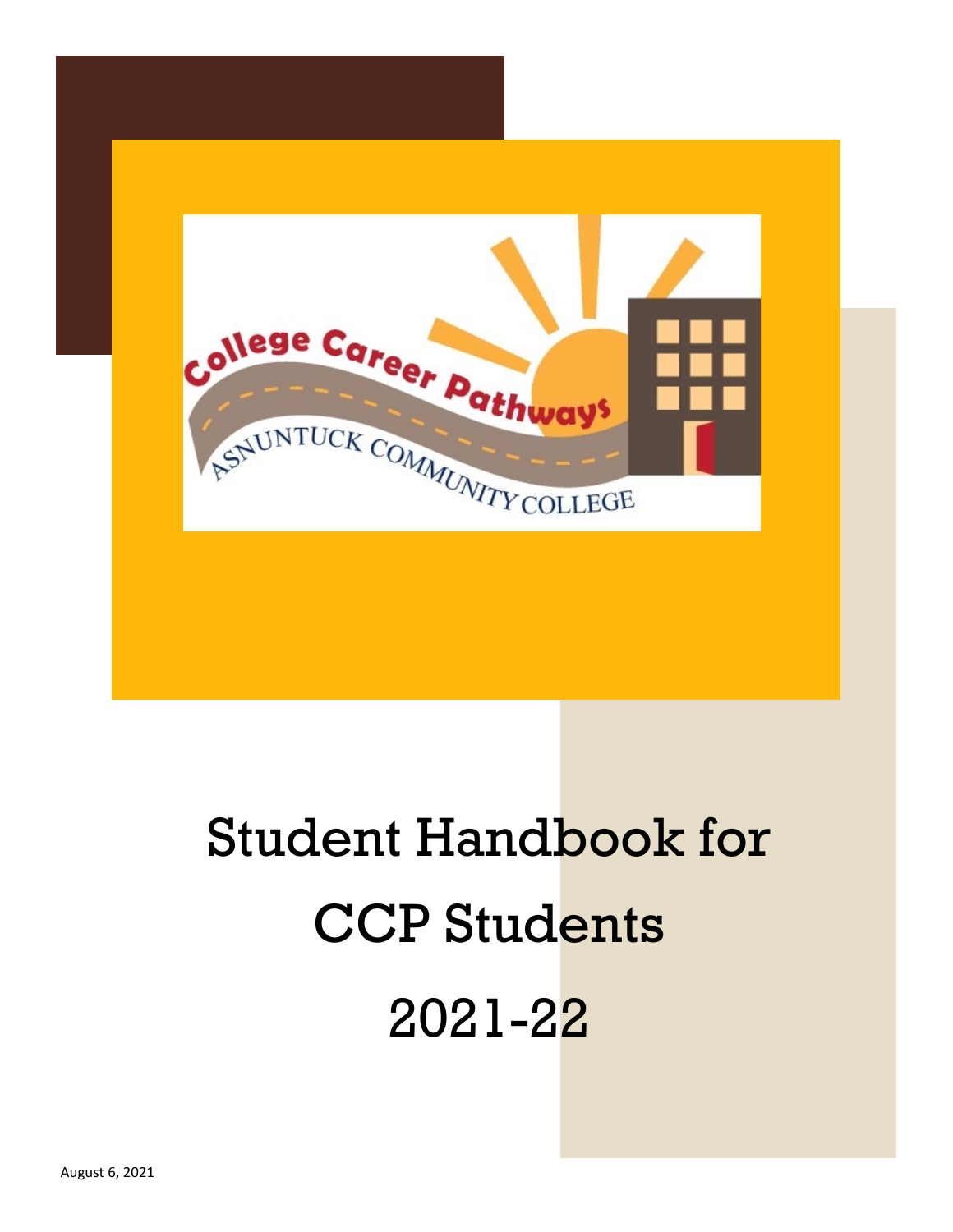### **Earn College Credit for Free!**

College Career Pathways credit, from Asnuntuck Community College, is available to high school sophomores, juniors and seniors in 10 area schools.

College Career Pathways (CCP), a federally funded program, allows students to earn up to 13 FREE college credits, by taking classes at their high school, that have been approved by faculty at Asnuntuck Community College.

Students apply for College Career Pathways at their high school and can be enrolled in disciplines, including math, science and a career-related area (e.g. accounting, early childhood development, business, digital arts, etc.).

Students must fill out both an Asnuntuck Community College application before they enroll in their high school class. Each high school has their own deadline for applying.

The \$20 ACC Application fee is waived. An add/drop and withdrawal period is available for students wishing to enroll after the course has begun.

Students are able to apply the credits they have earned toward a degree or certificate program at Asnuntuck Community College or transfer them to another college or university.\*

\*Most colleges accept incoming community college credit. The final decision is dependent on the accepting college's transfer policy.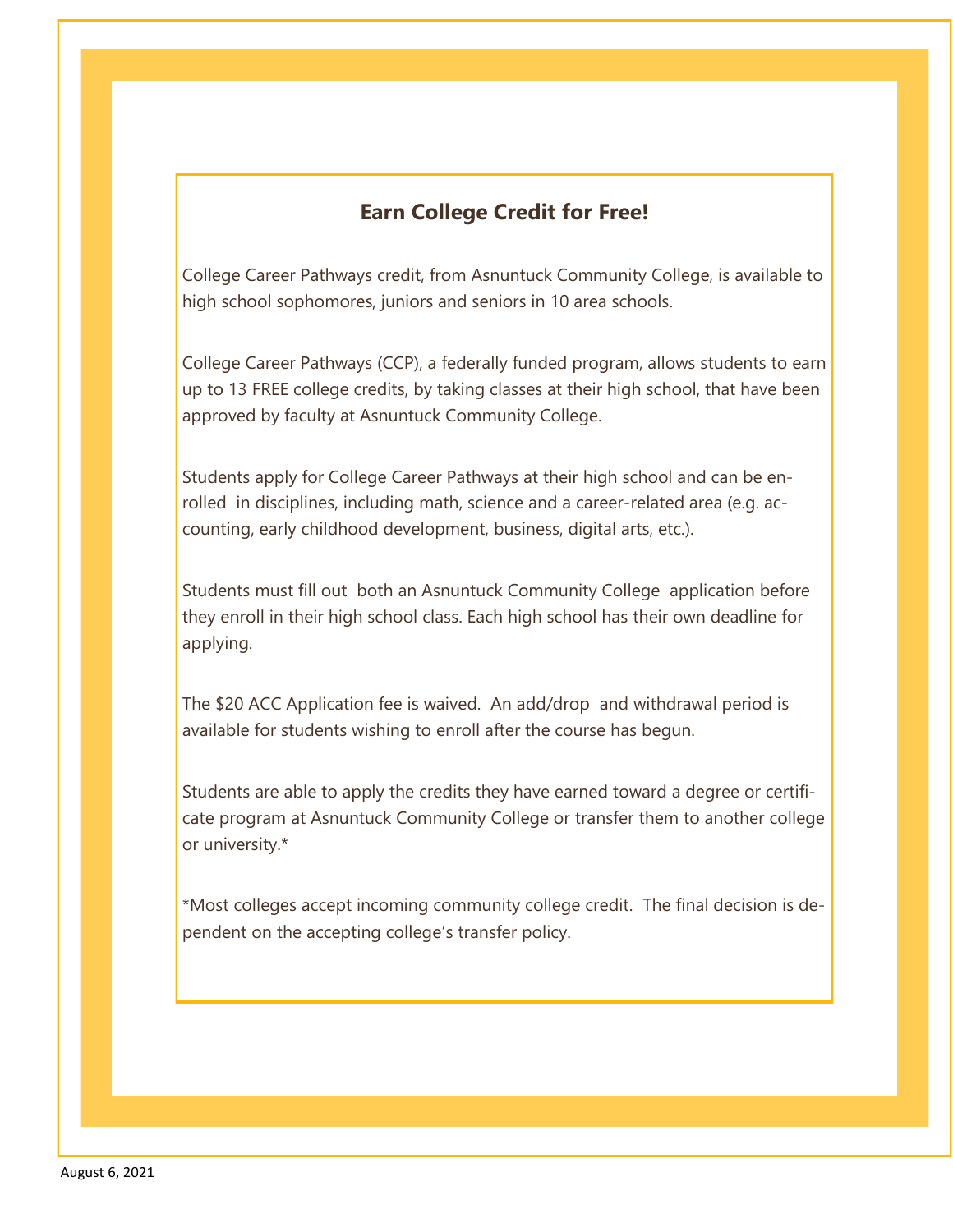## **Message from ACC's CEO Michelle Coach**



Congratulations! You are beginning your post-secondary education journey! College Career Pathways and High School Partnership are two programs that allow you to build a college transcript while still attending high school. We welcome you to the Asnuntuck community! I wish you the best on your path to a college degree! Please reach out to our campus liaison or your guidance counselor if you have any questions.



**Message from ACC's Dean of Academics Teresa Foley**

Welcome to Asnuntuck Community College and the College Career Pathways (CCP) program. As a CCP student at ACC you will have the opportunity to earn credit in a college level course while in high school. Welcome to ACC and I wish you a wonderful learning experience as you start on your college career.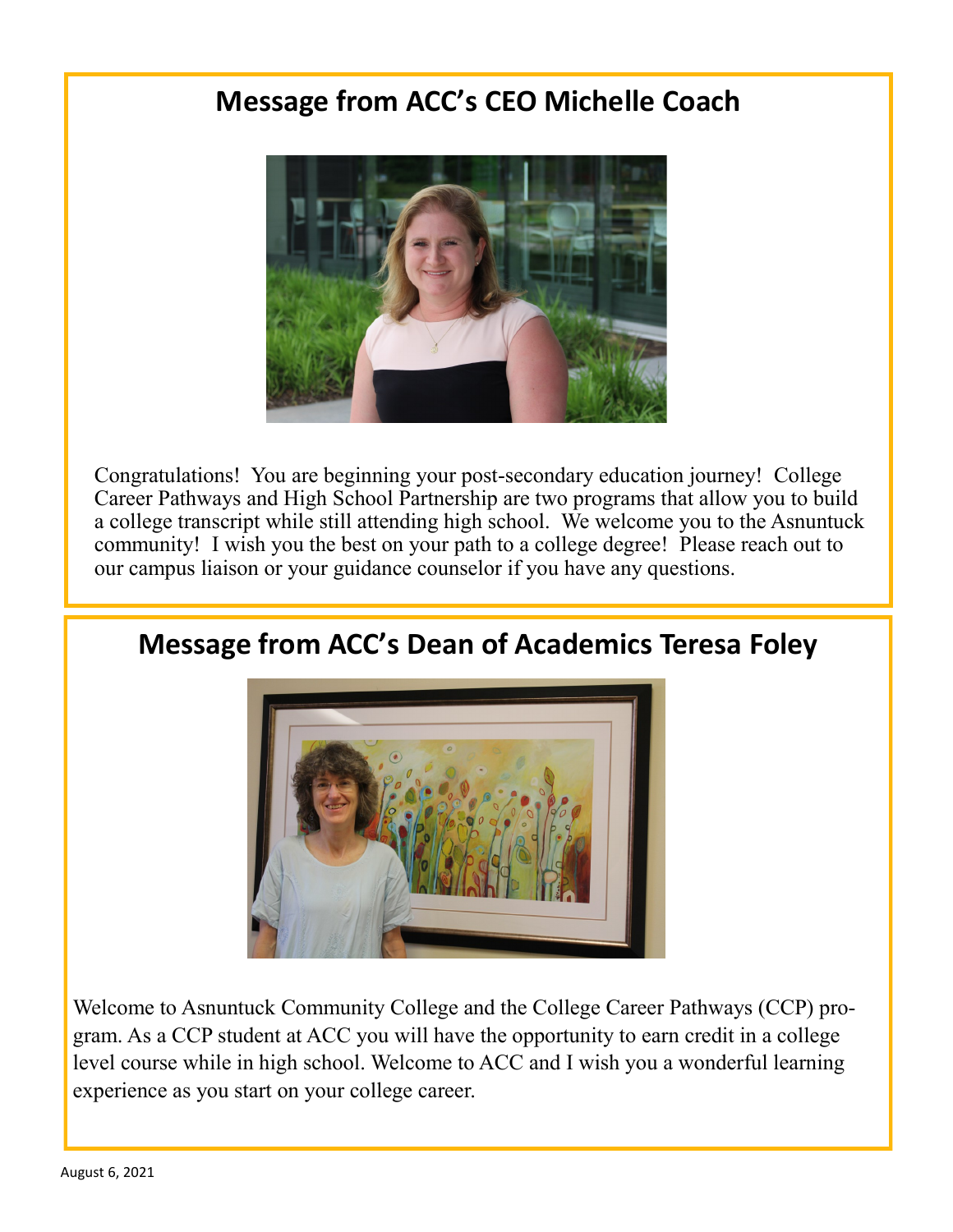# **Important Information Regarding College Career Pathways Participation**

High school students participating in the College Career Pathways program are required to follow the same policies and procedures students at Asnuntuck Community College are required to follow.

- Students are eligible to earn credit if they submit an Asnuntuck Community College AND College Career Pathways application to their high school by the required deadline. This deadline will be prior to the start of classes, with add/ drop and withdrawal dates available.
- Please visit https://www.asnuntuck.edu/admissions/college-career-pathways for applications and additional information.
- Typically, the college would accept SAT or Accuplacer scores for enrollment in Asnuntuck's MAT 137, chemistry courses, Intermediate Algebra (Algebra 2) or ENG 101 Composition. Because of changes due to COVID-19, we will be using your GPA in place of SAT scores. The score range needed to qualify for a math or chemistry course is  $\geq$  2.7. The GPA range for ENG 101 is  $\geq$  3.0. Your CCP coordinator will notify the college of these GPAs when they fill out the rosters for their high schools.
- Students applying for MAT 137 credit must take Asnuntuck's final to be eligible for credit. Students are also required to take Asnuntuck's final if they are applying for chemistry credit.